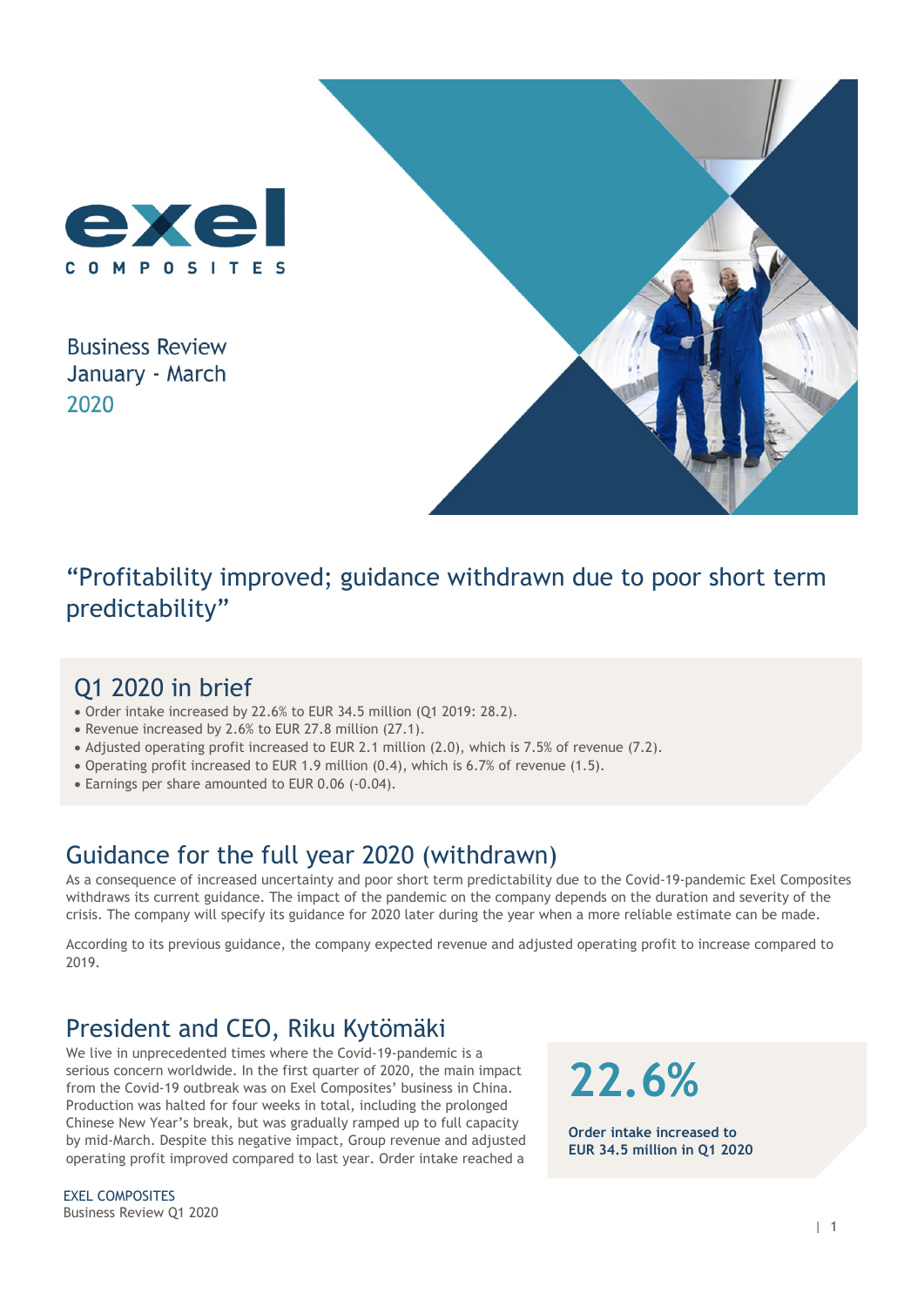quarterly all-time high supported by a large order received by our business unit in the USA. The deliveries of this order will extend all through 2020. The increased business volume provides a solid base for the unit's profitability development this year. Group order backlog for the coming months looks good. There is nevertheless uncertainty regarding order intake development in the short term and visibility is poor. The extent of the impact of the Covid-19-pandemic depends on how long the situation continues.

Revenue in the first quarter of 2020 increased compared to the same period the previous year. Growth was supported by significantly increased volumes in two customer industries in particular, Defense as well as Equipment and other industries. Revenue also increased in Buildings and infrastructure, Machinery and electrical and Wind power customer industries. Business volumes in Telecommunications continued to decline. Geographically, revenue in the regions Asia-Pacific and Europe increased compared to previous year, while in region North America's revenue declined. To increase transparency and support stakeholder understanding, as of the first quarter 2020, we will report revenue distribution on an increased number of customer industries. From now on, we will report the revenue split on a quarterly basis.

Adjusted operating profit increased in the first quarter of 2020 compared to the previous year. The business unit in the USA was profitable in the first quarter, driven by increased business volume together with a streamlined cost structure and organization. This had a significant positive effect on Group profitability. Lower delivery volumes from the Chinese factories, due to the pandemic related delay in production rampup, impaired Group profitability. Despite this, adjusted operating profit at Group level improved compared to last year.

So far the impact of the pandemic on our operations, e.g. issues in the supply chain, postponements in orders or delays in deliveries, has been limited. The Group's financial position is currently good. Exel Composites has, in line with its strategy, created a global manufacturing footprint, which has diversified the risk and mitigated the impacts of the pandemic. At the same time when the Covid-19 situation in Europe and the United States has been difficult, in China factory operations have been almost back to normal.

Covid-19 pandemic will most likely impact global business for quite some time. Nevertheless, we see that reducing the impact of global warming, requirements for energy efficiency and sustainable values, continue to increase the demand for composites in the long term.



Reducing the impact of global warming for example continues to increase the demand for composites in the long term.

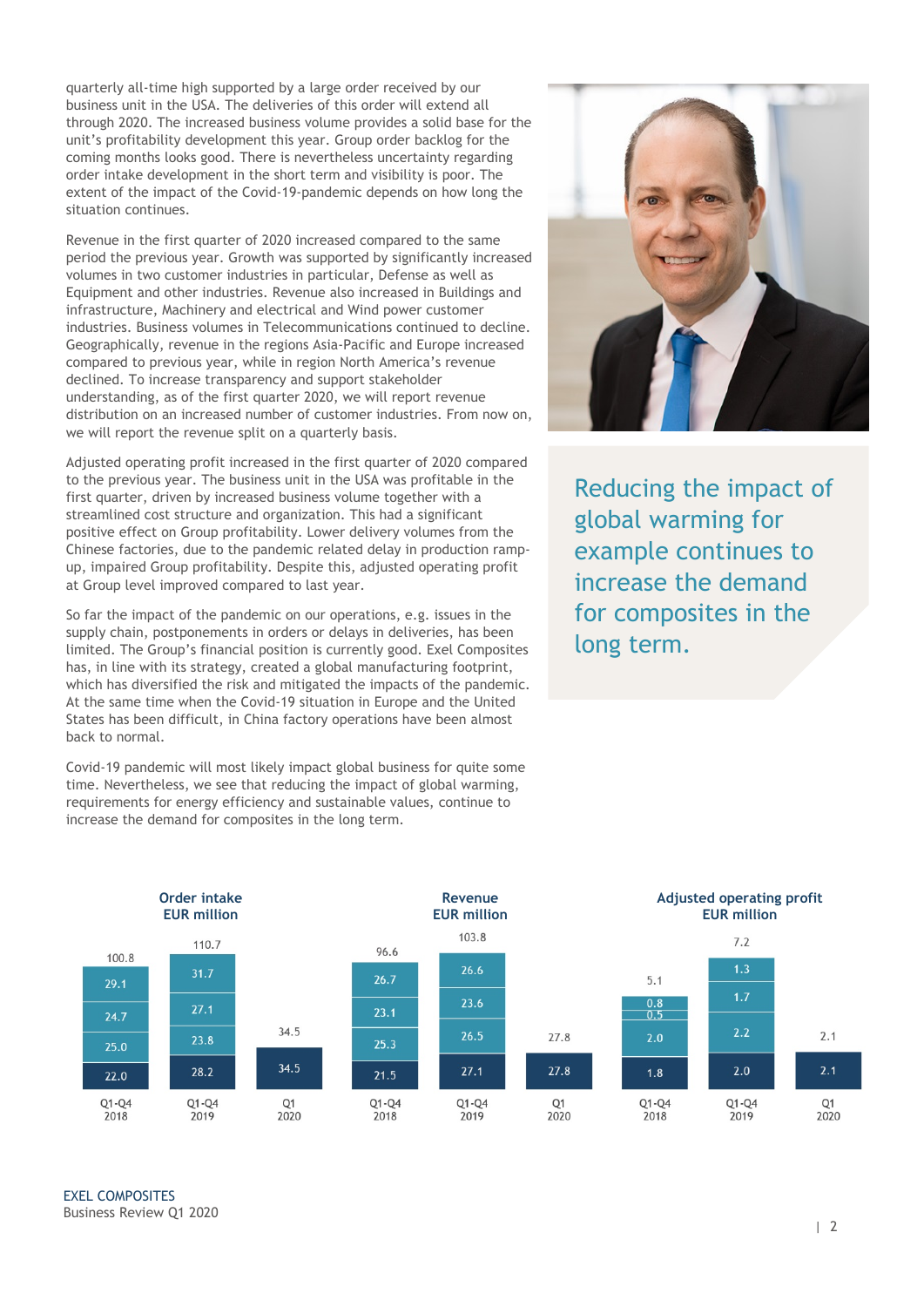# Consolidated key figures

| <b>EUR thousand</b>                                           | Q <sub>1</sub><br>2020 | Q <sub>1</sub><br>2019 | Change<br>% | Q1-Q4<br>2019 |
|---------------------------------------------------------------|------------------------|------------------------|-------------|---------------|
|                                                               |                        |                        |             |               |
| Revenue                                                       | 27,805                 | 27,090                 | 2.6         | 103,784       |
| Operating profit                                              | 1,870                  | 405                    | 361.7       | 5,087         |
| % of revenue                                                  | 6.7                    | 1.5                    |             | 4.9           |
| Adjusted operating profit 1)                                  | 2,072                  | 1,958                  | 5.8         | 7,160         |
| % of revenue                                                  | 7.5                    | 7.2                    |             | 6.9           |
| Profit before tax                                             | 1,316                  | 182                    | 622.1       | 3,885         |
| % of revenue                                                  | 4.7                    | 0.7                    |             | 3.7           |
| Profit for the period                                         | 670                    | $-463$                 | 244.7       | 2,397         |
| % of revenue                                                  | 2.4                    | $-1.7$                 |             | 2.3           |
| Shareholders' equity                                          | 24,463                 | 24,025                 | 1.8         | 26,302        |
| Interest-bearing liabilities                                  | 39,762                 | 35,878                 | 10.8        | 37,163        |
| Cash and cash equivalents                                     | 8,548                  | 4,094                  | 108.8       | 6,930         |
| Net interest-bearing liabilities                              | 31,213                 | 31,784                 | $-1.8$      | 30,234        |
| Capital employed                                              | 64,224                 | 59,904                 | 7.2         | 63,466        |
| Return on equity, %                                           | 10.6                   | $-7.4$                 | 241.9       | 9.2           |
| Return on capital employed, %                                 | 11.7                   | 2.8                    | 317.2       | 8.6           |
| Equity ratio, %                                               | 27.6                   | 29.1                   | $-5.0$      | 30.9          |
| Net gearing, %                                                | 127.6                  | 132.3                  | $-3.6$      | 114.9         |
| Net cash flow from operating activities                       | 2,962                  | 681                    | 335.2       | 9,030         |
| Net cash flow from investing activities                       | $-1,576$               | $-1,066$               | 47.9        | $-6,087$      |
| Capital expenditure                                           | 1,576                  | 1,098                  | 43.6        | 6,262         |
| % of revenue                                                  | 5.7                    | 4.1                    |             | 6.0           |
| Research and development costs                                | 750                    | 773                    | $-2.9$      | 2,851         |
| % of revenue                                                  | 2.7                    | 2.9                    |             | 2.7           |
| Order intake                                                  | 34,520                 | 28,156                 | 22.6        | 110,693       |
| Order backlog                                                 | 37,094                 | 24,750                 | 49.9        | 30,391        |
| Earnings per share, diluted and undiluted, EUR                | 0.06                   | $-0.04$                | 244.7       | 0.20          |
| Equity per share, EUR                                         | 2.1                    | 2.0                    | 1.8         | 2.2           |
| Average share price, EUR                                      | 5.40                   | 4.15                   | 30.1        | 4.54          |
| Average number of shares, diluted and undiluted, 1,000 shares | 11,821                 | 11,820                 | 0.0         | 11,820        |
| Employees, average                                            | 662                    | 689                    | $-3.9$      | 660           |
| Employees, end of period                                      | 672                    | 694                    | $-3.2$      | 648           |

1) Excluding material items affecting comparability, such as restructuring costs, impairment losses and reversals, and costs related to planned or realized business acquisitions or disposals.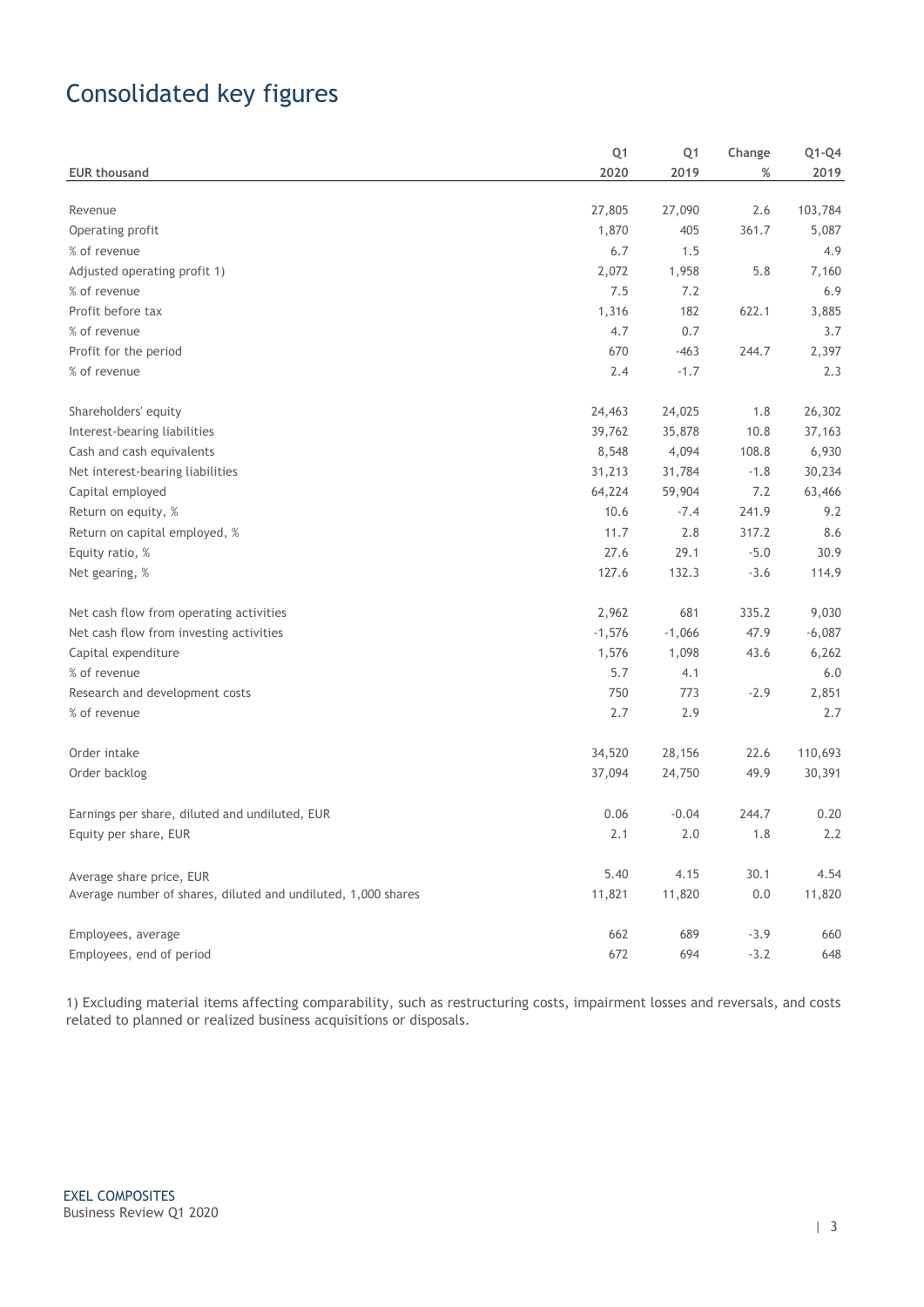### Revenue distribution

Exel Composites has reviewed the categories by which it identifies its main customer industries and geographical regions. Group revenue distribution is reported accordingly and on a quarterly basis as of the first quarter of 2020. The main purpose of the change is to increase transparency and ensure unified use in investor and other external communications by the company.

### Seven customer industries

- **Buildings and infrastructure** (previously part of Construction & Infrastructure customer segment) **Application examples:** Window and door profiles, facades, structural composites, cable management, utility power transmission, rail solutions, bridges
- **Equipment and other industries** (previously mainly part of Other Applications)

**Application examples:** Cleaning and maintenance tools, tool handles, tripods, sporting goods, oil and gas, agriculture

 **Wind power** (previously part of Construction & Infrastructure)

**Application examples:** Strengthening and stiffeners for wind turbine blades, access and support structures, insulators

 **Machinery and electrical** (previously mainly part of Industrial Applications)

**Application examples:** Conduit rods, robotics, electrically insulating solutions, textile machine solutions, paper machine solutions, hand power tools

- **Transportation** (previously part of Industrial Applications customer segment) **Application examples:** Profiles and applications for buses, trucks and trailers, trains and trams, automotive, aerospace and marine
- **Defense** (previously part of Other Applications) **Application examples:** Camouflage support poles, nonmagnetic tool handles, casings
- **Telecommunications** (previously part of Industrial Applications) **Application examples**: Antenna radomes, masts

#### Four geographical regions

Geographical distribution of revenue is presented according to the location of the customer and not the location of the manufacturing Exel business unit.

- **Europe** (unchanged)
- **North America**, including Mexico, is separated from the region Rest of the World as the market is now served with a manufacturing unit in the region)
- **Asia-Pacific**, APAC (unchanged)
- **Rest of the World**

### Revenue by customer industry

|                                | Q <sub>1</sub> | Q <sub>1</sub> | Change  | $Q1-Q4$ |
|--------------------------------|----------------|----------------|---------|---------|
| <b>EUR thousand</b>            | 2020           | 2019           | %       | 2019    |
| Buildings and infrastructure   | 6,216          | 5,993          | 3.7     | 23,502  |
| Equipment and other industries | 6,111          | 5,453          | 12.1    | 18,644  |
| Wind power                     | 5,826          | 5,767          | 1.0     | 23,620  |
| Machinery and electrical       | 3,780          | 3,606          | 4.8     | 14,384  |
| Transportation                 | 3,376          | 3,688          | $-8.5$  | 13,127  |
| Defense                        | 1,251          | 375            | 233.7   | 2,292   |
| Telecommunications             | 1,245          | 2,209          | $-43.6$ | 8,215   |
| Total                          | 27,805         | 27,090         | 2.6     | 103,784 |

### Revenue by region

|                     | Q1     | Q1     | Change  | $Q1-Q4$ |
|---------------------|--------|--------|---------|---------|
| <b>EUR thousand</b> | 2020   | 2019   | %       | 2019    |
| Europe              | 16,870 | 16,445 | 2.6     | 62,076  |
| North America       | 5,820  | 6,763  | $-13.9$ | 22,407  |
| Asia-Pacific        | 4,182  | 3,693  | 13.2    | 17,600  |
| Rest of the world   | 933    | 188    | 395.6   | 1,701   |
| <b>Total</b>        | 27,805 | 27,090 | 2.6     | 103,784 |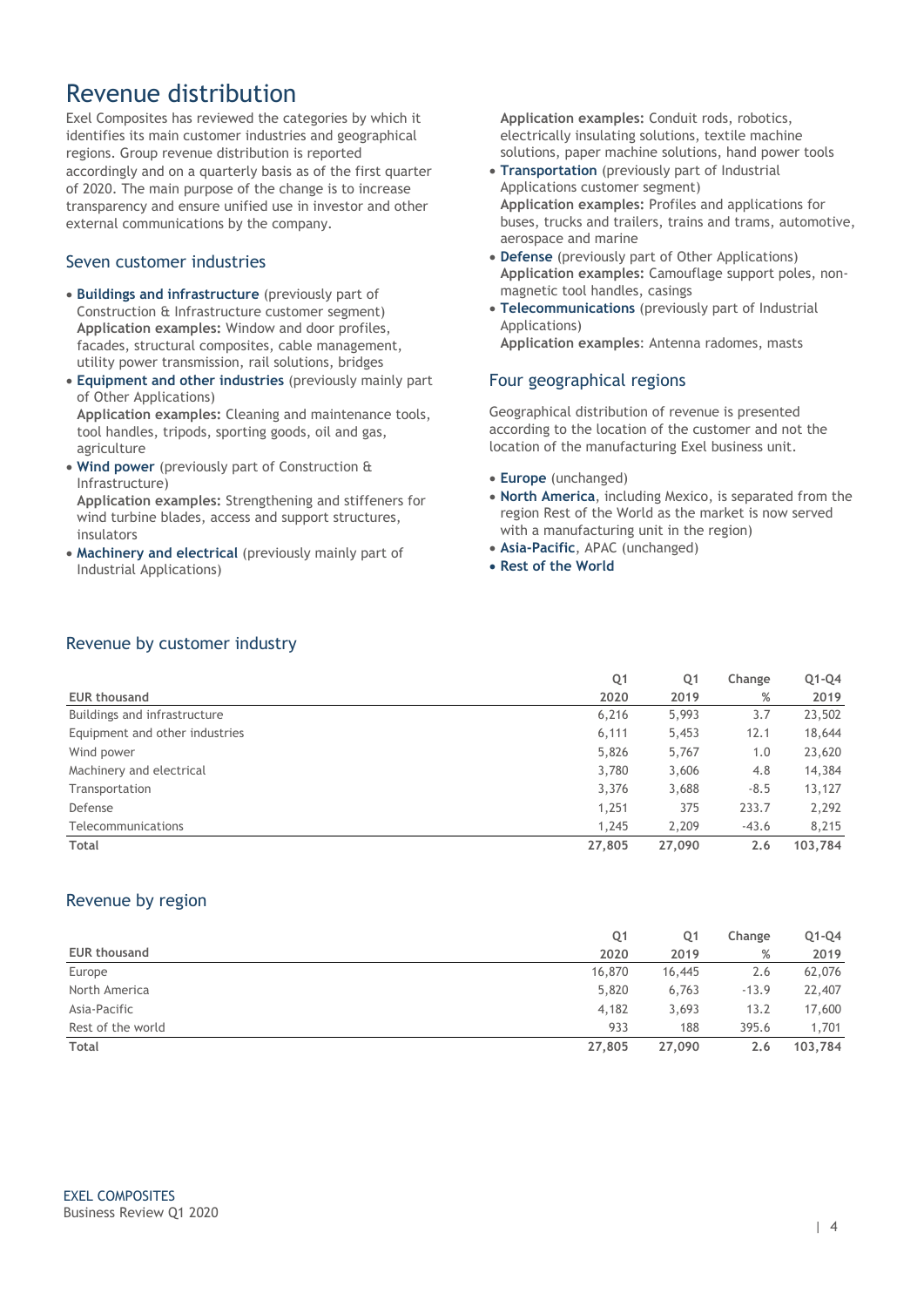#### **Revenue by customer industry EUR million**



**Revenue by region EUR million**



#### **Share of revenue by region**



#### Rest of the world

- Asia-Pacific
- North America
- **E** Furone



## Impacts of the Covid-19 pandemic

#### **Operations**

During the first quarter of 2020, the Covid-19 pandemic impacted Exel Composites' business volumes and profitability mainly in China. Production in the Chinese units was halted for four weeks in total, including the prolonged Chinese New Year's break, but was gradually ramped up to full capacity by mid-March. Apart from the Chinese factories, all of our manufacturing facilities operated normally during the first quarter. Since the beginning of April 2020, the business unit in Great Britain is running with reduced capacity. Considering the backlog of the unit, the financial impact of running the factory with reduced capacity is not significant. The business unit in the United States is since the beginning of April also producing products only for businesses categorized as essential by authorities, for example components for wind power. However, the majority of the order backlog in the United States is currently categorized as products for essential business.

Raw material supply and logistics have been only slightly affected by the pandemic so far. Minor challenges in specific raw material categories or personal protection equipment supplies have been solved through consolidated Group purchases and finding alternative suppliers or technical solutions.

### Financial standing

We have received some customer requests to postpone deliveries of current orders, typically by two to four weeks from the originally planned delivery time, which impacts timings of revenues and profits. However, we have not experienced any significant cancellations of orders. On the other hand, our long term new product development yielded a record high order intake during the first quarter, totally irrespective of the Covid-19 situation.

The Group's liquidity and cash situation are currently good and the Covid-19 pandemic has had limited impact, if any, on Group liquidity. In April 2020, the Group agreed to continue the EUR 10 million committed overdraft facility expiring in June 2020 by two years. The new overdraft facility expires in June 2022. The Group also agreed upon on a new EUR 7 million long-term loan in April 2020 to secure financing of the construction of a new manufacturing facility in Austria. With other existing committed credit limits, these new agreements secure financing of all foreseen investments in 2020 and provide for a comfortable liquidity buffer for any unforeseen negative events.

Exel Composites paid a total of EUR 2.1 million in dividends on 31 March 2020 for the financial year 2019.

Currently Exel Composites is not receiving any material financial assistance under any local Covid-19-related programs.

#### EXEL COMPOSITES Business Review Q1 2020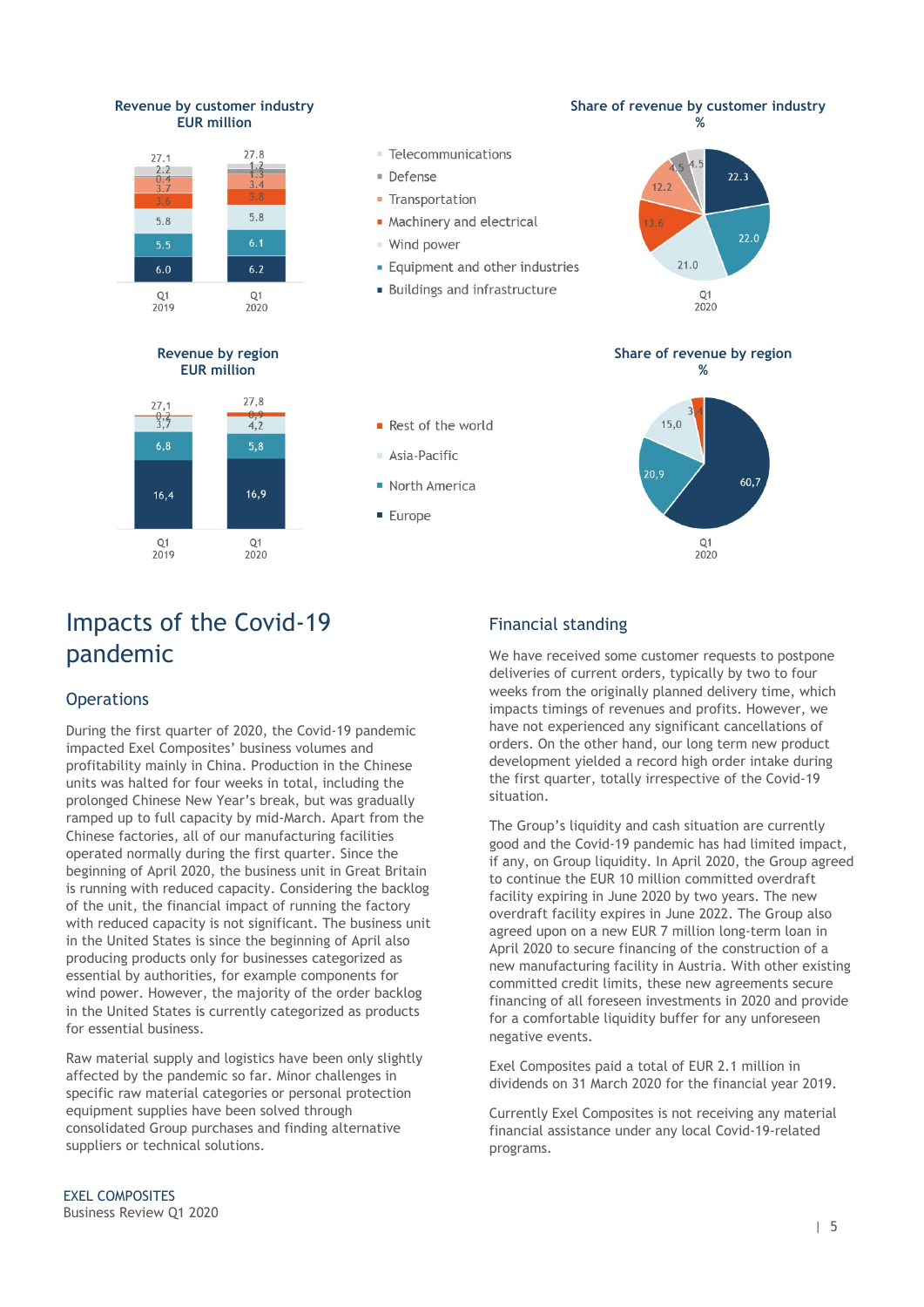### Our response in relation to the coronavirus pandemic

The health and safety of our employees, customers and business partners is a priority for Exel Composites. In order to ensure safety and business continuity during the Covid-19 pandemic, the Group Management Team and local management are holding regular online meetings to review the latest developments, actions and best practices in all functions and countries of operation. Group level safety and hygiene instructions have been implemented in all units. Most of our European manufacturing units are located in more remote locations where the occurrence of the Covid-19 has so far been reduced compared to larger urban areas. All those employees who can, work from home, online meetings are preferred and outsider visits to sites are reduced to minimum. Continuous internal communication at Group level as well as locally on Covid-19 related concerns has been emphasized and implemented through a variety of channels.

Close and continuous interaction is maintained with customers, suppliers and business partners in order to ensure timely reaction to new developments. Despite the situation being to a large extent "business as usual", we have seen increased cautiousness among our customers

going into the second quarter. The duration and severity of the Covid-19 pandemic will evidently play a key role in evaluating the final impacts of the crisis.

## Financial results briefing

Exel Composites will hold a financial results briefing regarding the Business Review January-March 2020 on Wednesday 6 May 2020 at 12:30 EET. Participation requires registration in advance.

Vantaa, 6 May 2020

**Exel Composites Plc** Board of Directors

#### **For further information, please contact:**

Mr. Riku Kytömäki, President and CEO tel. +358 50 511 8288 riku.kytomaki@exelcomposites.com

Mr. Mikko Kettunen, CFO tel. +358 50 347 7462 mikko.kettunen@exelcomposites.com